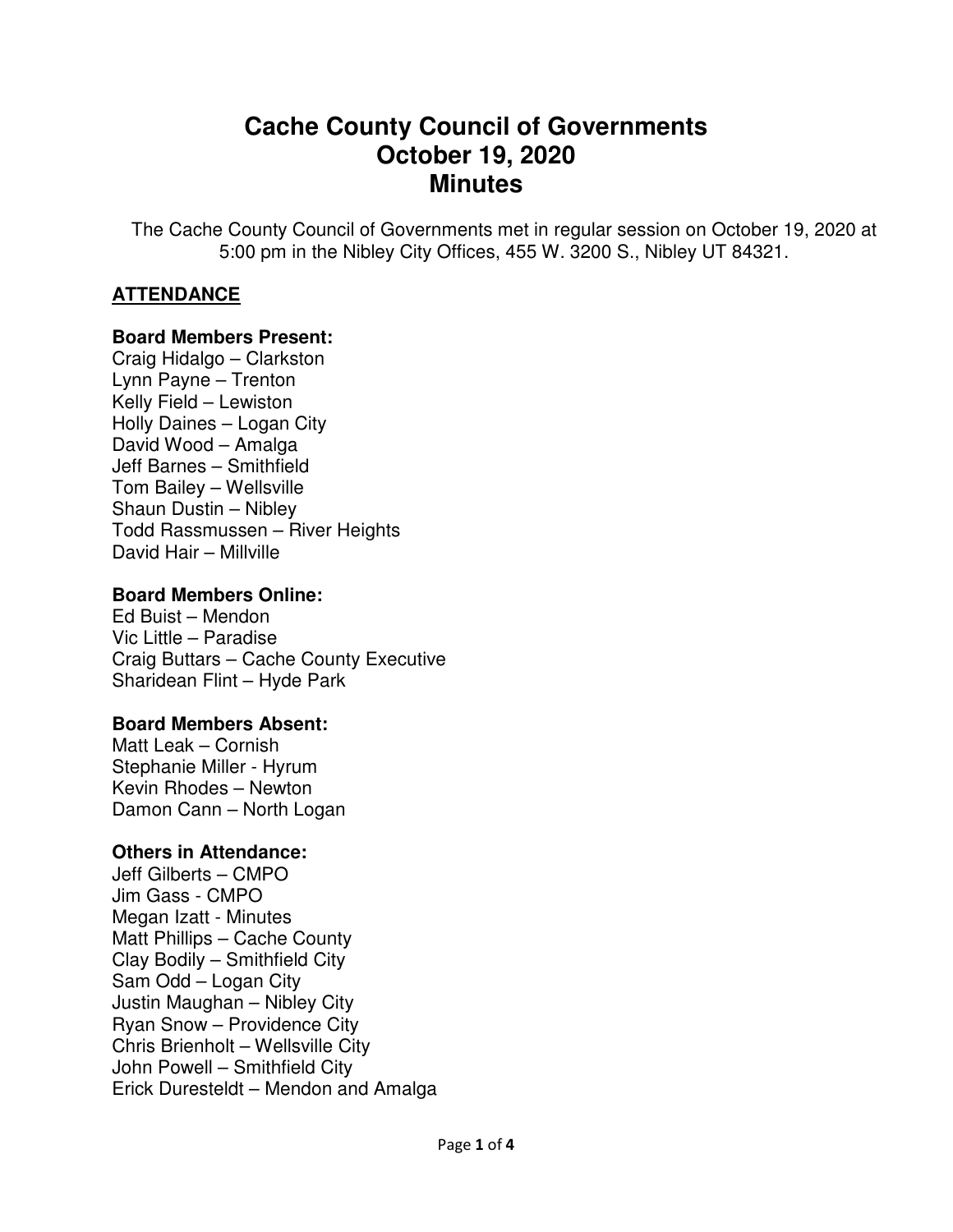Max Pierce – CRS Engineers Lisa Aedo - USU

**05:03:00** 

#### **#1 Welcome and Introductions**

**Mayor Young** called the meeting to order.

**05:04:00** 

#### **#2 Approval of Minutes**

**ACTION: A motion was made by Mayor Drew to approve the minutes from June 8, 2020 with the noted change to Jeff Gilbert's name and Mayor Daines seconded. The vote in favor was unanimous, 12-0.** 

**05:05:00** 

## **#3 Review of COG Project Prioritization Process and Timeline**

**Gilbert** reviewed the ranking process for the COG projects.

**Mayor Young** informed the Council that there is breakdown of funding that was sent out to all the mayors and reviewed the breakdown of the funding.

#### **05:12:00**

#### **#4 Discussion Cache Technical Advisory Committee (CTAC) Scoring Recommendations and Application/Plan Review Report (Attachment A)**

**Jim Gass** reviewed the Mendon and Amalga projects.

**05:18:00** 

**Mayor David Hair** arrived.

**Mayor Young** noted that due to less rural projects applying there will be \$300,000- 400,000 put back into the general fund for this year.

**Gass** reviewed projects from Wellsville, Cache County, Providence, and Smithfield.

**Mayor Young** commented on the Smithfield project and how the COG functions for that particular project.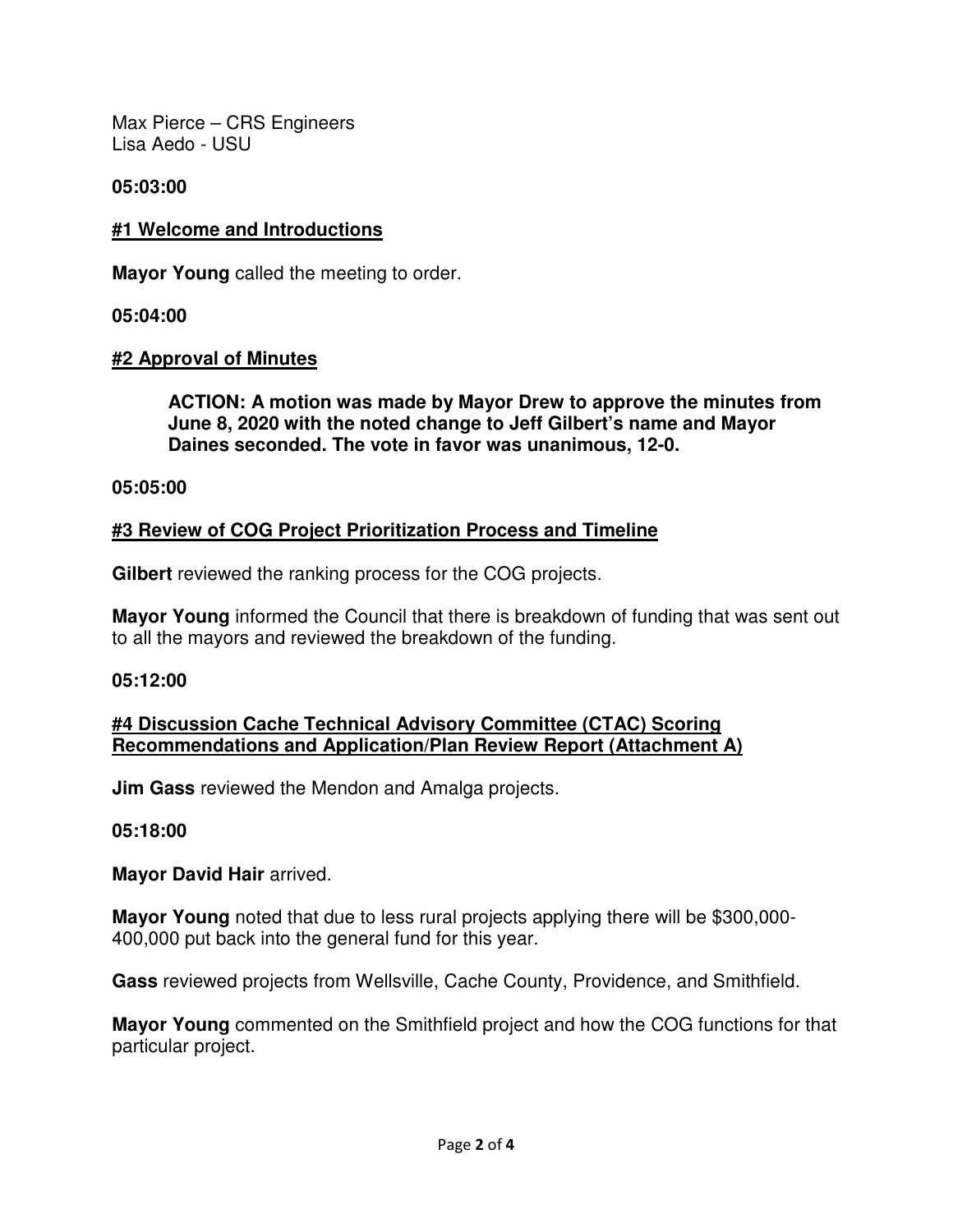**Gass** commented that the executive committee reviewed all the projects and deemed them eligible.

**Gass** reviewed projects from Logan, and Nibley.

**05:45:00** 

**Buttars** and **Flint** join via online.

#### **#5 2020 Application Project Presentations**

**Eric Duresteldt** reviewed the Mendon project.

**Gass** asked about allowances for stripping for the road.

**Duresteldt** responded allowances had been made.

**Duresteldt** reviewed the Amalga project.

**Chris Breinholt** reviewed the Wellsville project.

**Mayor Hidalgo** asked about addressing the Y intersection further along the road and wetlands.

**Breinholt** stated the Y would be addressed in phase 2 and the wetlands aren't an issue.

**Mayor Barnes** asked about drainage.

**Breinholt** responded drainage would be addressed.

**Matt Phillips** reviewed Cache County's project at Maughan's Corner.

**Mayor Hidalgo** asked about biking.

**Phillips** stated it would be signed or striped for biking.

**Ryan Snow** reviewed the Providence project.

**Mayor Drew** commented the Gateway Drive project would take traffic off of Main Street of Logan.

**Mayor Young** asked about the funding timeline for the whole project.

**Mayor Drew** stated the phased project started in 2013.